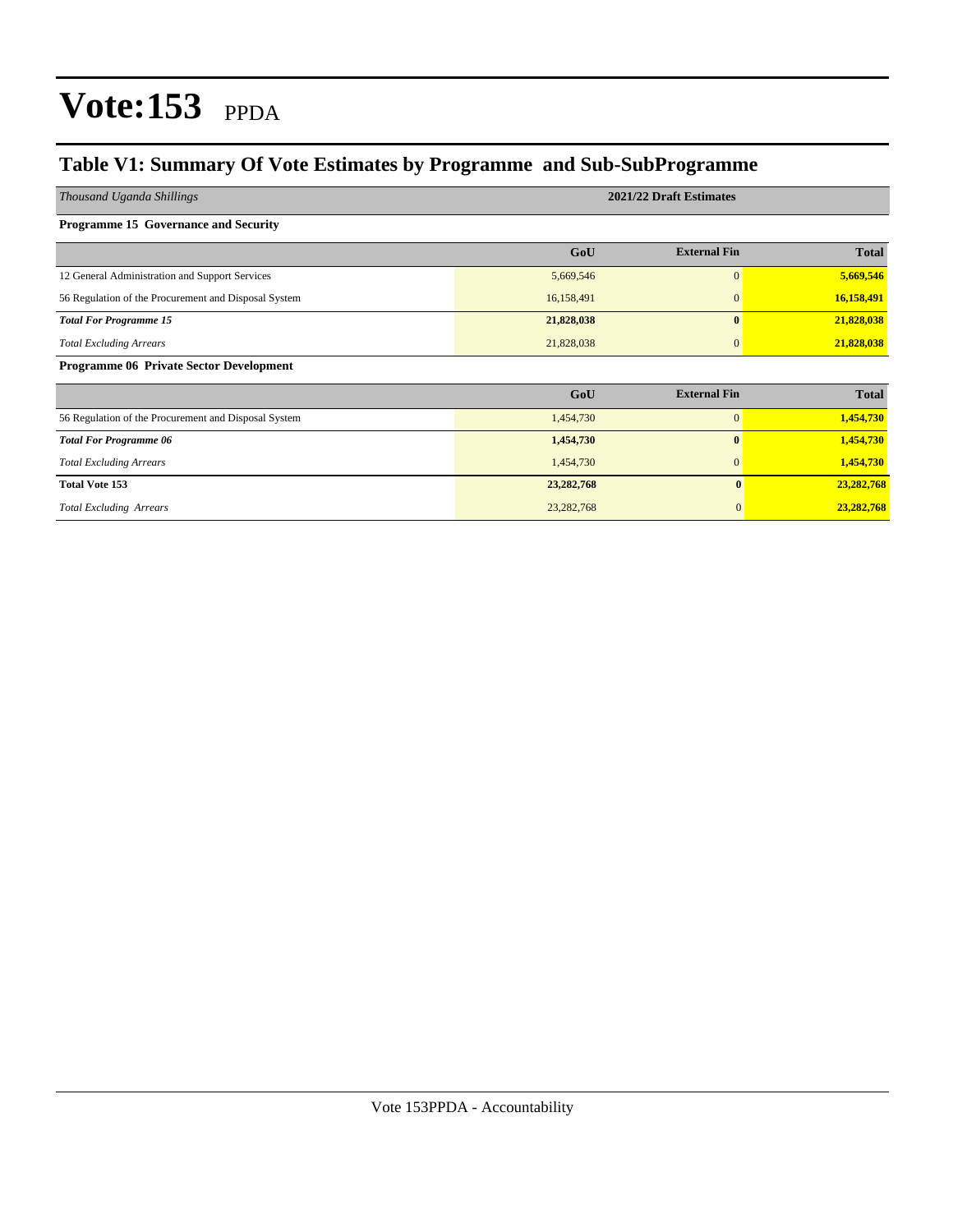## **Table V2: Summary Of Vote Estimates by Sub-SubProgramme,Department and Project**

| Thousand Uganda Shillings                                                              |                  | 2020/21 Approved Budget | 2021/22 Draft Estimates |              |              |                               |              |
|----------------------------------------------------------------------------------------|------------------|-------------------------|-------------------------|--------------|--------------|-------------------------------|--------------|
| Sub-SubProgramme 12 General Administration and Support Services                        |                  |                         |                         |              |              |                               |              |
| <b>Recurrent Budget Estimates</b>                                                      | <b>Wage</b>      | Non-Wage                | <b>AIA</b>              | <b>Total</b> | Wage         | <b>Non-Wage</b>               | <b>Total</b> |
| 06 Corporate Affairs                                                                   | 1,140,000        | 1,475,200               | $\boldsymbol{0}$        | 2,615,200    | 1,140,000    | 1,307,387                     | 2,447,387    |
| 07 Operations                                                                          | 1,355,817        | 2,705,542               | $\mathbf{0}$            | 4,061,359    | 1,355,817    | 1,866,342                     | 3,222,159    |
| <b>Total Recurrent Budget Estimates for Sub-</b><br><b>SubProgramme</b>                | 2,495,817        | 4,180,742               | $\bf{0}$                | 6,676,559    | 2,495,817    | 3,173,729                     | 5,669,546    |
|                                                                                        |                  | <b>GoU</b> External Fin | <b>AIA</b>              | <b>Total</b> | GoU          | <b>External Fin</b>           | <b>Total</b> |
| <b>Total For Sub-SubProgramme 12</b>                                                   | 6,676,559        | $\bf{0}$                | $\bf{0}$                | 6,676,559    | 5,669,546    | $\mathbf{0}$                  | 5,669,546    |
| <b>Total Excluding Arrears</b>                                                         | 6,634,153        | $\mathbf{0}$            | $\mathbf{0}$            | 6,634,153    | 5,669,546    | $\overline{0}$                | 5.669.546    |
| Sub-SubProgramme 56 Regulation of the Procurement and Disposal System                  |                  |                         |                         |              |              |                               |              |
| <b>Recurrent Budget Estimates</b>                                                      | <b>Wage</b>      | Non-Wage                | <b>AIA</b>              | <b>Total</b> | <b>Wage</b>  | Non-Wage                      | <b>Total</b> |
| 02 Performance Monitoring                                                              | 2,198,575        | 1,033,463               | $\boldsymbol{0}$        | 3,232,037    | 2,198,575    | 993,782                       | 3,192,357    |
| 03 Capacity Building and Advisory Services                                             | 939,600          | 489.181                 | $\mathbf{0}$            | 1,428,781    | 939,600      | 515,130                       | 1,454,730    |
| 04 Legal and Investigations                                                            | 915,600          | 443,860                 | $\boldsymbol{0}$        | 1,359,460    | 915,600      | 410,410                       | 1,326,010    |
| 05 E-Government                                                                        | 419,000          | 725,628                 | $\overline{0}$          | 1,144,628    | 419,000      | 227,125                       | 646,125      |
| <b>Total Recurrent Budget Estimates for Sub-</b><br><b>SubProgramme</b>                | 4,472,775        | 2,692,131               | $\bf{0}$                | 7,164,906    | 4,472,775    | 2,146,447                     | 6.619.222    |
| <b>Development Budget Estimates</b>                                                    | <b>GoU Dev't</b> | <b>External Fin</b>     | <b>AIA</b>              | <b>Total</b> |              | <b>GoU Dev't External Fin</b> | <b>Total</b> |
| 1621 Retooling of Public Procurement and Disposal of<br><b>Public Assets Authority</b> | 10,994,000       | $\mathbf{0}$            | $\mathbf{0}$            | 10,994,000   | 10,994,000   | $\Omega$                      | 10,994,000   |
| <b>Total Development Budget Estimates for Sub-</b><br><b>SubProgramme</b>              | 10,994,000       | $\bf{0}$                | $\bf{0}$                | 10,994,000   | 10,994,000   | $\mathbf{0}$                  | 10,994,000   |
|                                                                                        | GoU              | <b>External Fin</b>     | <b>AIA</b>              | <b>Total</b> | GoU          | <b>External Fin</b>           | <b>Total</b> |
| <b>Total For Sub-SubProgramme 56</b>                                                   | 18,158,906       | $\bf{0}$                | $\bf{0}$                | 18,158,906   | 17,613,222   | $\bf{0}$                      | 17,613,222   |
| <b>Total Excluding Arrears</b>                                                         | 18,158,906       | $\boldsymbol{0}$        | $\boldsymbol{0}$        | 18,158,906   | 17,613,222   | $\overline{0}$                | 17,613,222   |
| <b>Total Vote 153</b>                                                                  | 24,835,466       | $\bf{0}$                | $\bf{0}$                | 24,835,466   | 23,282,768   | $\bf{0}$                      | 23,282,768   |
| <b>Total Excluding Arrears</b>                                                         | 24,793,059       | $\mathbf{0}$            | $\mathbf{0}$            | 24,793,059   | 23, 282, 768 | $\overline{0}$                | 23,282,768   |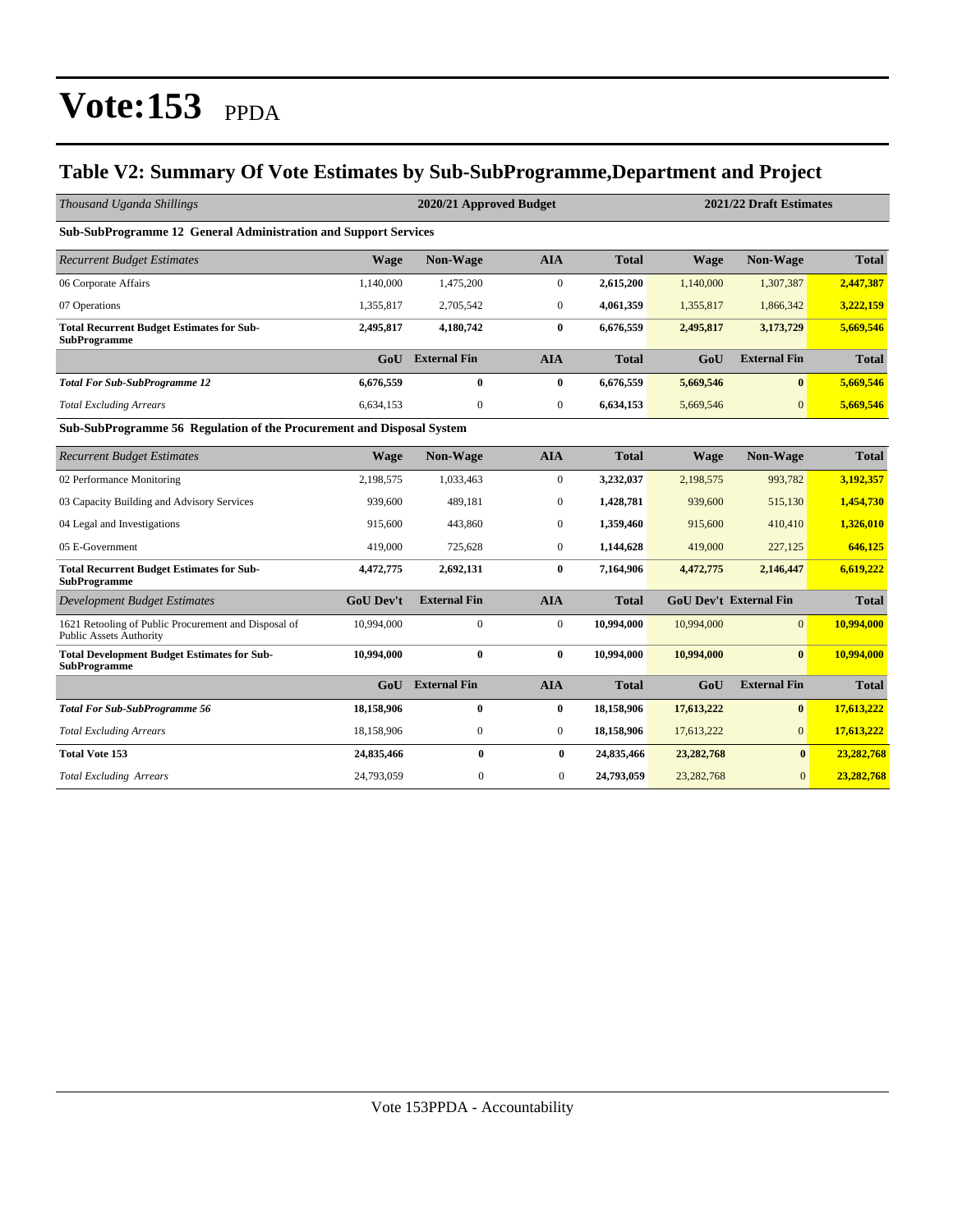### **Table V3: Summary Vote Estimates by Item**

| Thousand Uganda Shillings                                   |                  | 2020/21 Approved Budget<br>2021/22 Draft Estimates |           |                  |            |                  |              |
|-------------------------------------------------------------|------------------|----------------------------------------------------|-----------|------------------|------------|------------------|--------------|
|                                                             | GoU              | External Fin                                       | AIA       | <b>Total</b>     | GoU        | External Fin     | <b>Total</b> |
| <b>Employees, Goods and Services (Outputs Provided)</b>     | 13,799,059       | $\bf{0}$                                           | $\bf{0}$  | 13,799,059       | 12,288,768 | $\bf{0}$         | 12,288,768   |
| 211102 Contract Staff Salaries                              | 6,968,592        | $\bf{0}$                                           | $\bf{0}$  | 6,968,592        | 6,968,592  | $\bf{0}$         | 6,968,592    |
| 211103 Allowances (Inc. Casuals, Temporary)                 | 542,760          | $\bf{0}$                                           | $\bf{0}$  | 542,760          | 115,021    | $\bf{0}$         | 115,021      |
| 212101 Social Security Contributions                        | 800,475          | $\bf{0}$                                           | $\bf{0}$  | 800,475          | 727,624    | $\bf{0}$         | 727,624      |
| 212201 Social Security Contributions                        | $\bf{0}$         | $\bf{0}$                                           | $\bf{0}$  | $\bf{0}$         | 43,450     | $\bf{0}$         | 43,450       |
| 213001 Medical expenses (To employees)                      | 220,000          | $\bf{0}$                                           | $\bf{0}$  | 220,000          | 222,600    | $\bf{0}$         | 222,600      |
| 213002 Incapacity, death benefits and funeral expenses      | 3,550            | $\bf{0}$                                           | $\bf{0}$  | 3,550            | 2,000      | $\bf{0}$         | 2,000        |
| 213004 Gratuity Expenses                                    | 1,662,278        | $\bf{0}$                                           | $\bf{0}$  | 1,662,278        | 1,742,148  | $\bf{0}$         | 1,742,148    |
| 221001 Advertising and Public Relations                     | 251,731          | $\bf{0}$                                           | $\bf{0}$  | 251,731          | 21,240     | $\bf{0}$         | 21,240       |
| 221002 Workshops and Seminars                               | 443,704          | $\bf{0}$                                           | $\bf{0}$  | 443,704          | 139,990    | $\bf{0}$         | 139,990      |
| 221003 Staff Training                                       | 106,043          | $\bf{0}$                                           | $\bf{0}$  | 106,043          | $\bf{0}$   | $\bf{0}$         | $\bf{0}$     |
| 221004 Recruitment Expenses                                 | 35,000           | $\bf{0}$                                           | $\bf{0}$  | 35,000           | 34,000     | $\bf{0}$         | 34,000       |
| 221006 Commissions and related charges                      | 2,000            | $\bf{0}$                                           | $\bf{0}$  | 2,000            | 5,000      | $\bf{0}$         | 5,000        |
| 221007 Books, Periodicals & Newspapers                      | 20,000           | $\bf{0}$                                           | $\bf{0}$  | 20,000           | 21,220     | $\bf{0}$         | 21,220       |
| 221008 Computer supplies and Information Technology<br>(TT) | 32,091           | $\bf{0}$                                           | $\bf{0}$  | 32,091           | 500        | $\bf{0}$         | 500          |
| 221009 Welfare and Entertainment                            | 302,000          | $\bf{0}$                                           | $\bf{0}$  | 302,000          | $\bf{0}$   | $\bf{0}$         | $\bf{0}$     |
| 221011 Printing, Stationery, Photocopying and Binding       | 65,911           | $\bf{0}$                                           | $\bf{0}$  | 65,911           | 78,000     | $\bf{0}$         | 78,000       |
| 221012 Small Office Equipment                               | $\bf{0}$         | $\bf{0}$                                           | $\bf{0}$  | $\bf{0}$         | 4,500      | $\bf{0}$         | 4,500        |
| 221016 IFMS Recurrent costs                                 | 2,000            | $\bf{0}$                                           | $\bf{0}$  | 2,000            | 2,000      | $\bf{0}$         | 2,000        |
| 221017 Subscriptions                                        | 67,615           | $\bf{0}$                                           | 0         | 67,615           | 113,565    | $\bf{0}$         | 113,565      |
| 222001 Telecommunications                                   | 79,800           | $\bf{0}$                                           | $\bf{0}$  | 79,800           | 38,800     | $\bf{0}$         | 38,800       |
| 222002 Postage and Courier                                  | 32,000           | $\bf{0}$                                           | $\bf{0}$  | 32,000           | 8,000      | $\bf{0}$         | 8,000        |
| 223003 Rent – (Produced Assets) to private entities         | 795,500          | $\bf{0}$                                           | $\bf{0}$  | 795,500          | 795,500    | $\bf{0}$         | 795,500      |
| 223004 Guard and Security services                          | 48,000           | $\bf{0}$                                           | $\bf{0}$  | 48,000           | 52,000     | $\bf{0}$         | 52,000       |
| 223005 Electricity                                          | 100,200          | $\bf{0}$                                           | 0         | 100,200          | 100,000    | $\bf{0}$         | 100,000      |
| 223006 Water                                                | 8,220            | $\bf{0}$                                           | $\bf{0}$  | 8,220            | 40,000     | $\bf{0}$         | 40,000       |
| 224004 Cleaning and Sanitation                              | 40,000           | $\bf{0}$                                           | 0         | 40,000           | 70,000     | $\bf{0}$         | 70,000       |
| 224005 Uniforms, Beddings and Protective Gear               | $\bf{0}$         | $\bf{0}$                                           | 0         | $\bf{0}$         | 6,550      | $\bf{0}$         | 6,550        |
| 225001 Consultancy Services- Short term                     | 39,927           | 0                                                  | $\pmb{0}$ | 39,927           | 21,500     | $\boldsymbol{0}$ | 21,500       |
| 225002 Consultancy Services-Long-term                       | 210,000          | $\bf{0}$                                           | 0         | 210,000          | 230,000    | $\bf{0}$         | 230,000      |
| 226001 Insurances                                           | 190,000          | $\bf{0}$                                           | $\bf{0}$  | 190,000          | 166,000    | $\boldsymbol{0}$ | 166,000      |
| 226002 Licenses                                             | 50,876           | $\bf{0}$                                           | $\bf{0}$  | 50,876           | 133,200    | $\bf{0}$         | 133,200      |
| 227001 Travel inland                                        | 266,924          | $\bf{0}$                                           | $\bf{0}$  | 266,924          | 164,168    | $\boldsymbol{0}$ | 164,168      |
| 227002 Travel abroad                                        | 157,169          | $\bf{0}$                                           | $\bf{0}$  | 157,169          | $\bf{0}$   | $\bf{0}$         | $\mathbf{0}$ |
| 227003 Carriage, Haulage, Freight and transport hire        | $\boldsymbol{0}$ | $\bf{0}$                                           | $\bf{0}$  | $\boldsymbol{0}$ | 15,000     | $\bf{0}$         | 15,000       |
| 227004 Fuel, Lubricants and Oils                            | 109,175          | $\bf{0}$                                           | $\bf{0}$  | 109,175          | 35,000     | $\boldsymbol{0}$ | 35,000       |
| 228002 Maintenance - Vehicles                               | 121,519          | $\bf{0}$                                           | $\bf{0}$  | 121,519          | 115,000    | $\pmb{0}$        | 115,000      |

Vote 153PPDA - Accountability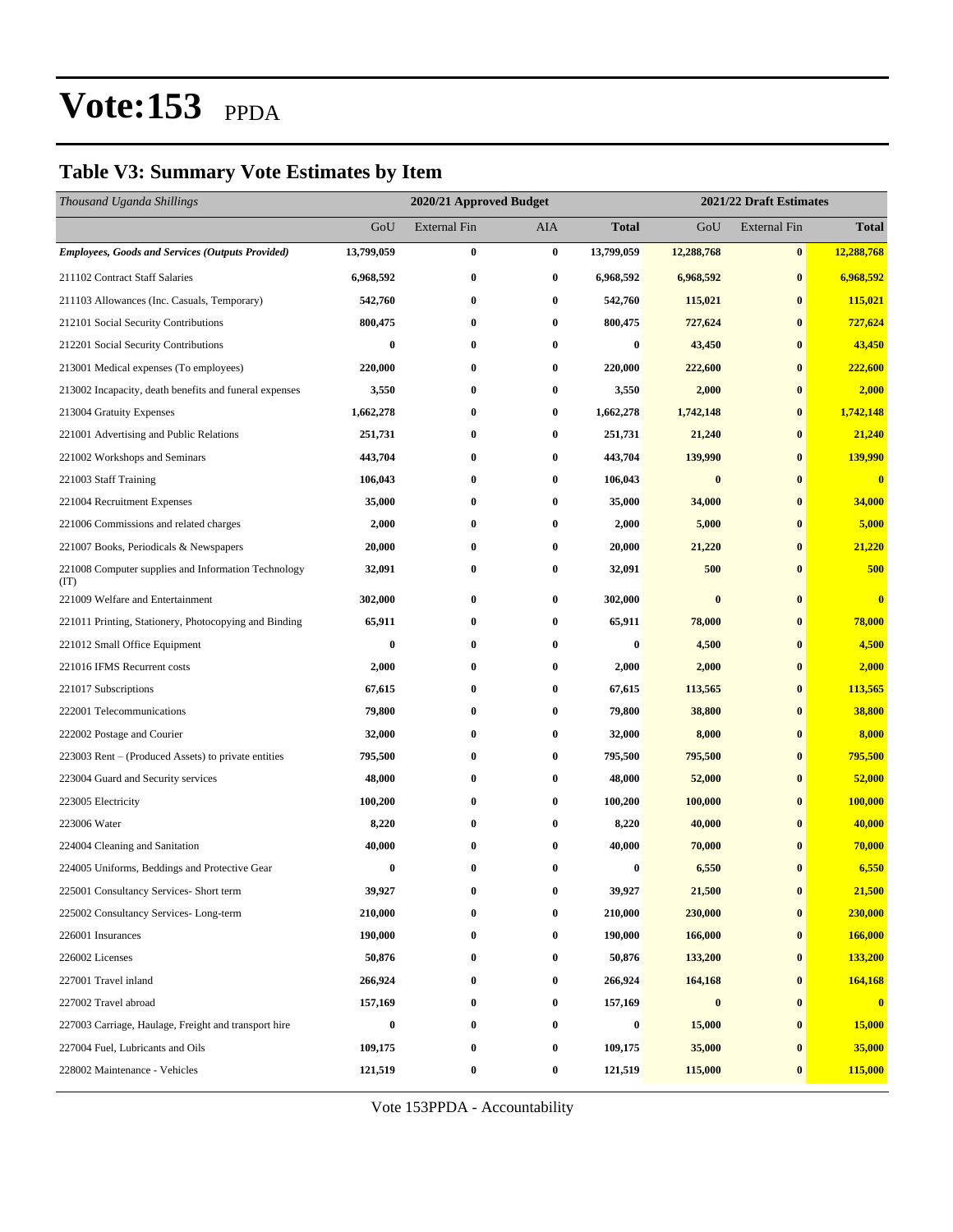| 228003 Maintenance – Machinery, Equipment $\&$<br>Furniture   | 23,000     | $\bf{0}$     | $\bf{0}$       | 23,000     | 56,600       | $\bf{0}$     | 56,600                  |
|---------------------------------------------------------------|------------|--------------|----------------|------------|--------------|--------------|-------------------------|
| 282105 Court Awards                                           | 1,000      | $\bf{0}$     | $\bf{0}$       | 1,000      | $\bf{0}$     | $\bf{0}$     | $\mathbf{0}$            |
| <b>Investment</b> (Capital Purchases)                         | 10,994,000 | $\bf{0}$     | $\bf{0}$       | 10,994,000 | 10,994,000   | $\mathbf{0}$ | 10,994,000              |
| 281504 Monitoring, Supervision & Appraisal of Capital<br>work | 569,000    | $\bf{0}$     | $\bf{0}$       | 569,000    | 396,000      | $\bf{0}$     | 396,000                 |
| 312101 Non-Residential Buildings                              | 10,171,800 | $\bf{0}$     | $\bf{0}$       | 10,171,800 | 9,974,800    | $\bf{0}$     | 9,974,800               |
| 312202 Machinery and Equipment                                | 223,200    | $\bf{0}$     | $\bf{0}$       | 223,200    | $\mathbf{0}$ | $\mathbf{0}$ | $\bf{0}$                |
| 312203 Furniture & Fixtures                                   | 30,000     | $\bf{0}$     | $\bf{0}$       | 30,000     | 400,000      | $\bf{0}$     | 400,000                 |
| 312213 ICT Equipment                                          | $\bf{0}$   | $\bf{0}$     | $\bf{0}$       | 0          | 223,200      | $\bf{0}$     | 223,200                 |
| <b>Arrears</b>                                                | 42,407     | $\bf{0}$     | $\bf{0}$       | 42,407     | $\bf{0}$     | $\mathbf{0}$ | $\bf{0}$                |
| 321605 Domestic arrears (Budgeting)                           | 29,705     | $\bf{0}$     | $\mathbf{0}$   | 29,705     | $\bf{0}$     | $\mathbf{0}$ | $\overline{\mathbf{0}}$ |
| 321607 Utility arrears (Budgeting)                            | 12,702     | $\bf{0}$     | $\bf{0}$       | 12,702     | $\bf{0}$     | $\mathbf{0}$ | $\mathbf{0}$            |
| <b>Grand Total Vote 153</b>                                   | 24,835,466 | $\bf{0}$     | $\bf{0}$       | 24,835,466 | 23, 282, 768 | $\bf{0}$     | 23,282,768              |
| <b>Total Excluding Arrears</b>                                | 24,793,059 | $\mathbf{0}$ | $\overline{0}$ | 24,793,059 | 23, 282, 768 | $\mathbf{0}$ | 23,282,768              |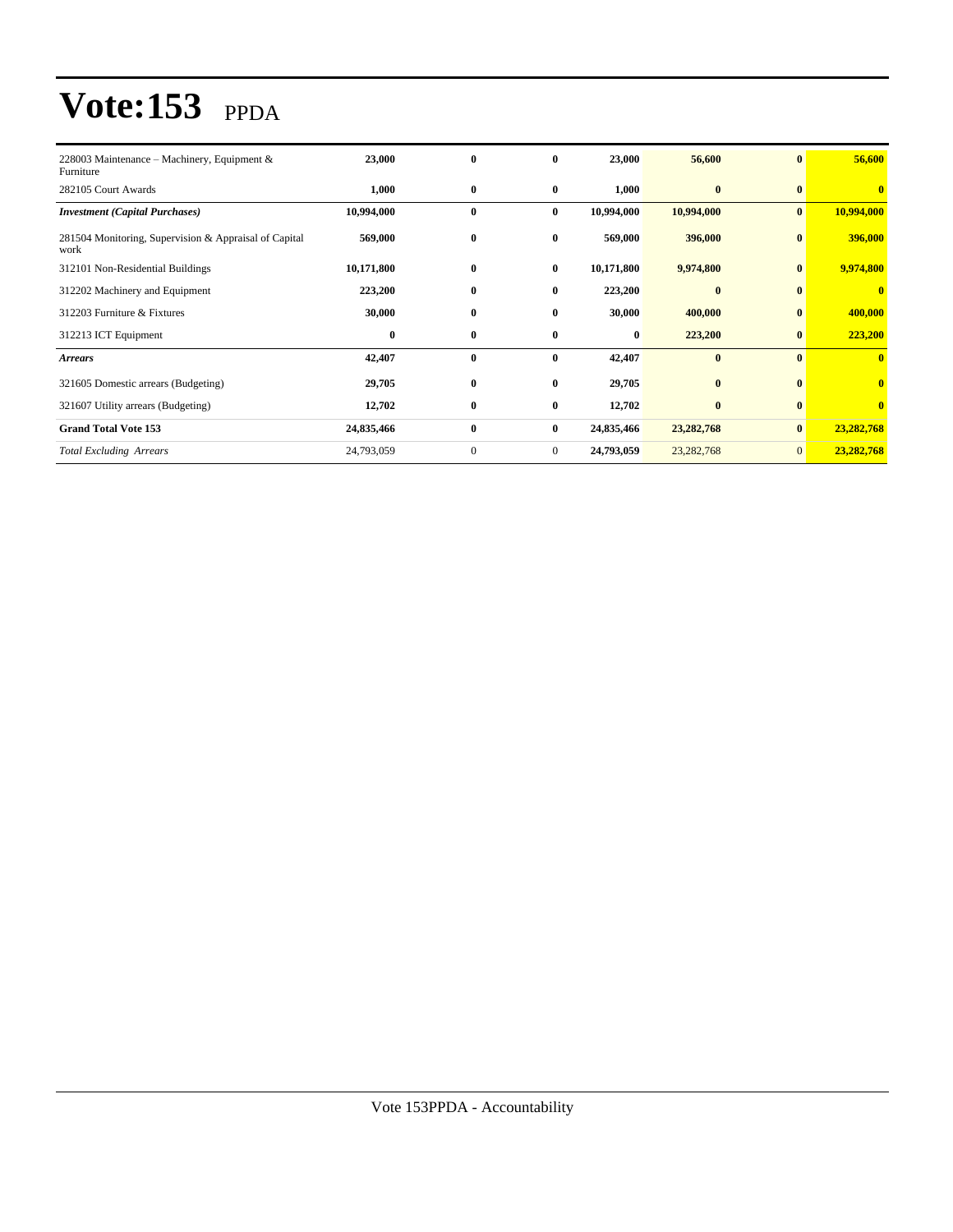### **Table V4: Detailed Estimates by Sub-SubProgramme, Department,Project and Output and Item**

#### *Sub-SubProgrammme 12 General Administration and Support Services*

*Recurrent Budget Estimates*

| <b>Department 06 Corporate Affairs</b>                          |                  |                         |                  |              |                  |                         |              |
|-----------------------------------------------------------------|------------------|-------------------------|------------------|--------------|------------------|-------------------------|--------------|
| Thousand Uganda Shillings                                       |                  | 2020/21 Approved Budget |                  |              |                  | 2021/22 Draft Estimates |              |
| <b>Outputs Provided</b>                                         | Wage             | Non Wage                | <b>AIA</b>       | <b>Total</b> | Wage             | Non Wage                | <b>Total</b> |
| Budget Output 141204 Internal Audit                             |                  |                         |                  |              |                  |                         |              |
| 211102 Contract Staff Salaries                                  | 174,000          | $\mathbf{0}$            | $\boldsymbol{0}$ | 174,000      | 174,000          | $\mathbf{0}$            | 174,000      |
| 212101 Social Security Contributions                            | $\boldsymbol{0}$ | 21,750                  | $\boldsymbol{0}$ | 21,750       | $\boldsymbol{0}$ | 21,750                  | 21,750       |
| 213004 Gratuity Expenses                                        | $\boldsymbol{0}$ | 43,500                  | $\mathbf{0}$     | 43,500       | $\mathbf{0}$     | 43,500                  | 43,500       |
| 225001 Consultancy Services- Short term                         | $\boldsymbol{0}$ | 6,000                   | $\boldsymbol{0}$ | 6,000        | $\mathbf{0}$     | $\mathbf{0}$            | $\bf{0}$     |
| 227001 Travel inland                                            | $\boldsymbol{0}$ | 6,027                   | $\overline{0}$   | 6,027        | $\mathbf{0}$     | 6,027                   | 6,027        |
| <b>Total Cost of Budget Output 04</b>                           | 174,000          | 77,277                  | 0                | 251,277      | 174,000          | 71,277                  | 245,277      |
| <b>Budget Output 141210 Planning, Monitoring and Evaluation</b> |                  |                         |                  |              |                  |                         |              |
| 211102 Contract Staff Salaries                                  | 966,000          | $\boldsymbol{0}$        | $\boldsymbol{0}$ | 966,000      | 966,000          | $\overline{0}$          | 966,000      |
| 211103 Allowances (Inc. Casuals, Temporary)                     | $\overline{0}$   | 383,200                 | $\mathbf{0}$     | 383,200      | $\boldsymbol{0}$ | 101,000                 | 101,000      |
| 212101 Social Security Contributions                            | $\boldsymbol{0}$ | 120,750                 | $\mathbf{0}$     | 120,750      | $\mathbf{0}$     | 100,750                 | 100,750      |
| 213001 Medical expenses (To employees)                          | $\boldsymbol{0}$ | $\boldsymbol{0}$        | $\overline{0}$   | $\bf{0}$     | $\boldsymbol{0}$ | 222,600                 | 222,600      |
| 213002 Incapacity, death benefits and funeral expenses          | $\boldsymbol{0}$ | $\boldsymbol{0}$        | $\boldsymbol{0}$ | $\bf{0}$     | $\mathbf{0}$     | 2,000                   | 2,000        |
| 213004 Gratuity Expenses                                        | $\boldsymbol{0}$ | 250,292                 | $\boldsymbol{0}$ | 250,292      | $\boldsymbol{0}$ | 241,500                 | 241,500      |
| 221001 Advertising and Public Relations                         | $\boldsymbol{0}$ | 42,228                  | $\boldsymbol{0}$ | 42,228       | $\mathbf{0}$     | 21,240                  | 21,240       |
| 221002 Workshops and Seminars                                   | $\boldsymbol{0}$ | 42,750                  | $\mathbf{0}$     | 42,750       | $\mathbf{0}$     | 10,000                  | 10,000       |
| 221003 Staff Training                                           | $\mathbf{0}$     | 106,043                 | $\overline{0}$   | 106,043      | $\mathbf{0}$     | $\mathbf{0}$            | $\bf{0}$     |
| 221004 Recruitment Expenses                                     | $\overline{0}$   | $\boldsymbol{0}$        | $\overline{0}$   | $\bf{0}$     | $\boldsymbol{0}$ | 34,000                  | 34,000       |
| 221008 Computer supplies and Information Technology (IT)        | $\boldsymbol{0}$ | $\boldsymbol{0}$        | $\boldsymbol{0}$ | 0            | $\boldsymbol{0}$ | 500                     | 500          |
| 221009 Welfare and Entertainment                                | $\boldsymbol{0}$ | 6,000                   | $\boldsymbol{0}$ | 6,000        | $\boldsymbol{0}$ | $\boldsymbol{0}$        | $\bf{0}$     |
| 221011 Printing, Stationery, Photocopying and Binding           | $\boldsymbol{0}$ | 10,000                  | $\overline{0}$   | 10,000       | $\boldsymbol{0}$ | 21,500                  | 21,500       |
| 221016 IFMS Recurrent costs                                     | $\boldsymbol{0}$ | $\boldsymbol{0}$        | $\boldsymbol{0}$ | $\bf{0}$     | $\mathbf{0}$     | 2,000                   | 2,000        |
| 221017 Subscriptions                                            | $\boldsymbol{0}$ | 67,615                  | $\boldsymbol{0}$ | 67,615       | $\mathbf{0}$     | 94,615                  | 94,615       |
| 222001 Telecommunications                                       | $\mathbf{0}$     | 7,000                   | $\overline{0}$   | 7,000        | $\mathbf{0}$     | 6,000                   | 6,000        |
| 225001 Consultancy Services- Short term                         | $\boldsymbol{0}$ | $\mathbf{0}$            | $\overline{0}$   | $\bf{0}$     | $\mathbf{0}$     | 5,000                   | 5,000        |
| 225002 Consultancy Services-Long-term                           | $\boldsymbol{0}$ | 120,000                 | $\overline{0}$   | 120,000      | $\boldsymbol{0}$ | 60,000                  | 60,000       |
| 226001 Insurances                                               | $\boldsymbol{0}$ | $\boldsymbol{0}$        | $\boldsymbol{0}$ | $\bf{0}$     | $\mathbf{0}$     | 121,000                 | 121,000      |
| 226002 Licenses                                                 | $\boldsymbol{0}$ | 50,876                  | $\boldsymbol{0}$ | 50,876       | $\mathbf{0}$     | 118,200                 | 118,200      |
| 227001 Travel inland                                            | $\boldsymbol{0}$ | 19,000                  | $\mathbf{0}$     | 19,000       | $\mathbf{0}$     | 27,605                  | 27,605       |
| 227002 Travel abroad                                            | $\mathbf{0}$     | 157,169                 | $\mathbf{0}$     | 157,169      | $\overline{0}$   | $\mathbf{0}$            | $\mathbf{0}$ |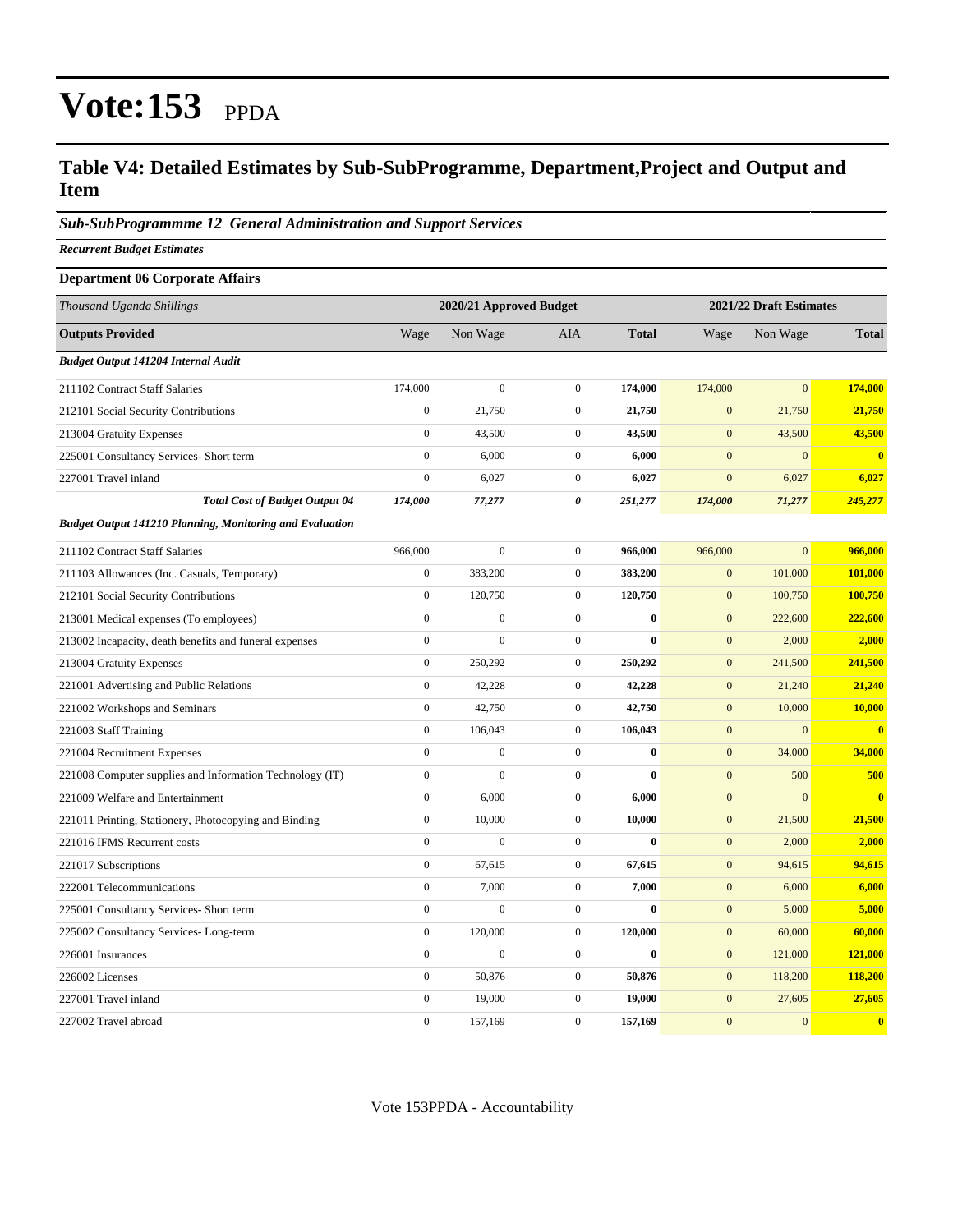| 228003 Maintenance – Machinery, Equipment & Furniture          | $\mathbf{0}$                                       | 15,000           | $\boldsymbol{0}$ | 15,000       | $\mathbf{0}$     | 46,600       | 46,600       |  |  |
|----------------------------------------------------------------|----------------------------------------------------|------------------|------------------|--------------|------------------|--------------|--------------|--|--|
| <b>Total Cost of Budget Output 10</b>                          | 966,000                                            | 1,397,923        | 0                | 2,363,923    | 966,000          | 1,236,110    | 2,202,110    |  |  |
| <b>Total Cost Of Outputs Provided</b>                          | 1,140,000                                          | 1,475,200        | 0                | 2,615,200    | 1,140,000        | 1,307,387    | 2,447,387    |  |  |
| <b>Total Cost for Department 06</b>                            | 1,140,000                                          | 1,475,200        | $\bf{0}$         | 2,615,200    | 1,140,000        | 1,307,387    | 2,447,387    |  |  |
| <b>Total Excluding Arrears</b>                                 | 1,140,000                                          | 1,475,200        | $\boldsymbol{0}$ | 2,615,200    | 1,140,000        | 1,307,387    | 2,447,387    |  |  |
| <b>Department 07 Operations</b>                                |                                                    |                  |                  |              |                  |              |              |  |  |
| Thousand Uganda Shillings                                      | 2021/22 Draft Estimates<br>2020/21 Approved Budget |                  |                  |              |                  |              |              |  |  |
| <b>Outputs Provided</b>                                        | Wage                                               | Non Wage         | AIA              | <b>Total</b> | Wage             | Non Wage     | <b>Total</b> |  |  |
| <b>Budget Output 141219 Human Resource Management Services</b> |                                                    |                  |                  |              |                  |              |              |  |  |
| 211102 Contract Staff Salaries                                 | 1,355,817                                          | $\boldsymbol{0}$ | $\boldsymbol{0}$ | 1,355,817    | 1,355,817        | $\mathbf{0}$ | 1,355,817    |  |  |
| 211103 Allowances (Inc. Casuals, Temporary)                    | $\boldsymbol{0}$                                   | 40,000           | $\boldsymbol{0}$ | 40,000       | $\boldsymbol{0}$ | 10,000       | 10,000       |  |  |
| 212101 Social Security Contributions                           | $\mathbf{0}$                                       | 98,878           | $\boldsymbol{0}$ | 98,878       | $\boldsymbol{0}$ | 149,477      | 149,477      |  |  |
| 213001 Medical expenses (To employees)                         | $\mathbf{0}$                                       | 220,000          | $\boldsymbol{0}$ | 220,000      | $\boldsymbol{0}$ | $\mathbf{0}$ | $\bf{0}$     |  |  |
| 213002 Incapacity, death benefits and funeral expenses         | $\mathbf{0}$                                       | 3,550            | $\boldsymbol{0}$ | 3,550        | $\boldsymbol{0}$ | $\mathbf{0}$ | $\bf{0}$     |  |  |
| 213004 Gratuity Expenses                                       | $\mathbf{0}$                                       | 250,292          | $\boldsymbol{0}$ | 250,292      | $\boldsymbol{0}$ | 338,954      | 338,954      |  |  |
| 221004 Recruitment Expenses                                    | $\boldsymbol{0}$                                   | 35,000           | $\boldsymbol{0}$ | 35,000       | $\boldsymbol{0}$ | $\mathbf{0}$ | $\mathbf{0}$ |  |  |
| 221007 Books, Periodicals & Newspapers                         | $\mathbf{0}$                                       | 20,000           | $\boldsymbol{0}$ | 20,000       | $\boldsymbol{0}$ | 14,000       | 14,000       |  |  |
| 221008 Computer supplies and Information Technology (IT)       | $\mathbf{0}$                                       | 32,091           | $\boldsymbol{0}$ | 32,091       | $\boldsymbol{0}$ | $\mathbf{0}$ | $\bf{0}$     |  |  |
| 221009 Welfare and Entertainment                               | $\mathbf{0}$                                       | 290,000          | $\boldsymbol{0}$ | 290,000      | $\mathbf{0}$     | $\mathbf{0}$ | $\bf{0}$     |  |  |
| 221011 Printing, Stationery, Photocopying and Binding          | $\mathbf{0}$                                       | 55,911           | $\boldsymbol{0}$ | 55,911       | $\boldsymbol{0}$ | 53,000       | 53,000       |  |  |
| 221016 IFMS Recurrent costs                                    | $\boldsymbol{0}$                                   | 2,000            | $\boldsymbol{0}$ | 2,000        | $\boldsymbol{0}$ | $\mathbf{0}$ | $\bf{0}$     |  |  |
| 222001 Telecommunications                                      | $\boldsymbol{0}$                                   | 72,800           | $\boldsymbol{0}$ | 72,800       | $\boldsymbol{0}$ | 32,800       | 32,800       |  |  |
| 222002 Postage and Courier                                     | $\mathbf{0}$                                       | 32,000           | $\boldsymbol{0}$ | 32,000       | $\boldsymbol{0}$ | 8,000        | 8,000        |  |  |
| 223003 Rent – (Produced Assets) to private entities            | $\mathbf{0}$                                       | 795,500          | $\boldsymbol{0}$ | 795,500      | $\boldsymbol{0}$ | 668,111      | 668,111      |  |  |
| 223004 Guard and Security services                             | $\mathbf{0}$                                       | 48,000           | $\boldsymbol{0}$ | 48,000       | $\boldsymbol{0}$ | 52,000       | 52,000       |  |  |
| 223005 Electricity                                             | $\boldsymbol{0}$                                   | 100,200          | $\boldsymbol{0}$ | 100,200      | $\mathbf{0}$     | 100,000      | 100,000      |  |  |
| 223006 Water                                                   | $\mathbf{0}$                                       | 8,220            | $\boldsymbol{0}$ | 8,220        | $\boldsymbol{0}$ | 40,000       | 40,000       |  |  |
| 224004 Cleaning and Sanitation                                 | $\mathbf{0}$                                       | 40,000           | $\boldsymbol{0}$ | 40,000       | $\boldsymbol{0}$ | 70,000       | 70,000       |  |  |
| 224005 Uniforms, Beddings and Protective Gear                  | $\boldsymbol{0}$                                   | $\boldsymbol{0}$ | $\boldsymbol{0}$ | $\bf{0}$     | $\boldsymbol{0}$ | 5,000        | 5,000        |  |  |
| 225002 Consultancy Services-Long-term                          | $\boldsymbol{0}$                                   | 90,000           | $\boldsymbol{0}$ | 90,000       | $\boldsymbol{0}$ | 100,000      | 100,000      |  |  |
| 226001 Insurances                                              | $\boldsymbol{0}$                                   | 190,000          | $\boldsymbol{0}$ | 190,000      | $\boldsymbol{0}$ | 45,000       | 45,000       |  |  |
| 227001 Travel inland                                           | $\boldsymbol{0}$                                   | $\overline{0}$   | $\overline{0}$   | $\bf{0}$     | $\mathbf{0}$     | 5,000        | 5,000        |  |  |
| 227003 Carriage, Haulage, Freight and transport hire           | $\mathbf{0}$                                       | $\boldsymbol{0}$ | $\boldsymbol{0}$ | $\bf{0}$     | $\boldsymbol{0}$ | 15,000       | 15,000       |  |  |
| 227004 Fuel, Lubricants and Oils                               | $\mathbf{0}$                                       | 109,175          | $\boldsymbol{0}$ | 109,175      | $\boldsymbol{0}$ | 35,000       | 35,000       |  |  |
| 228002 Maintenance - Vehicles                                  | $\boldsymbol{0}$                                   | 121,519          | $\boldsymbol{0}$ | 121,519      | $\boldsymbol{0}$ | 115,000      | 115,000      |  |  |
| 228003 Maintenance – Machinery, Equipment & Furniture          | $\mathbf{0}$                                       | 8,000            | $\overline{0}$   | 8,000        | $\boldsymbol{0}$ | 10,000       | 10,000       |  |  |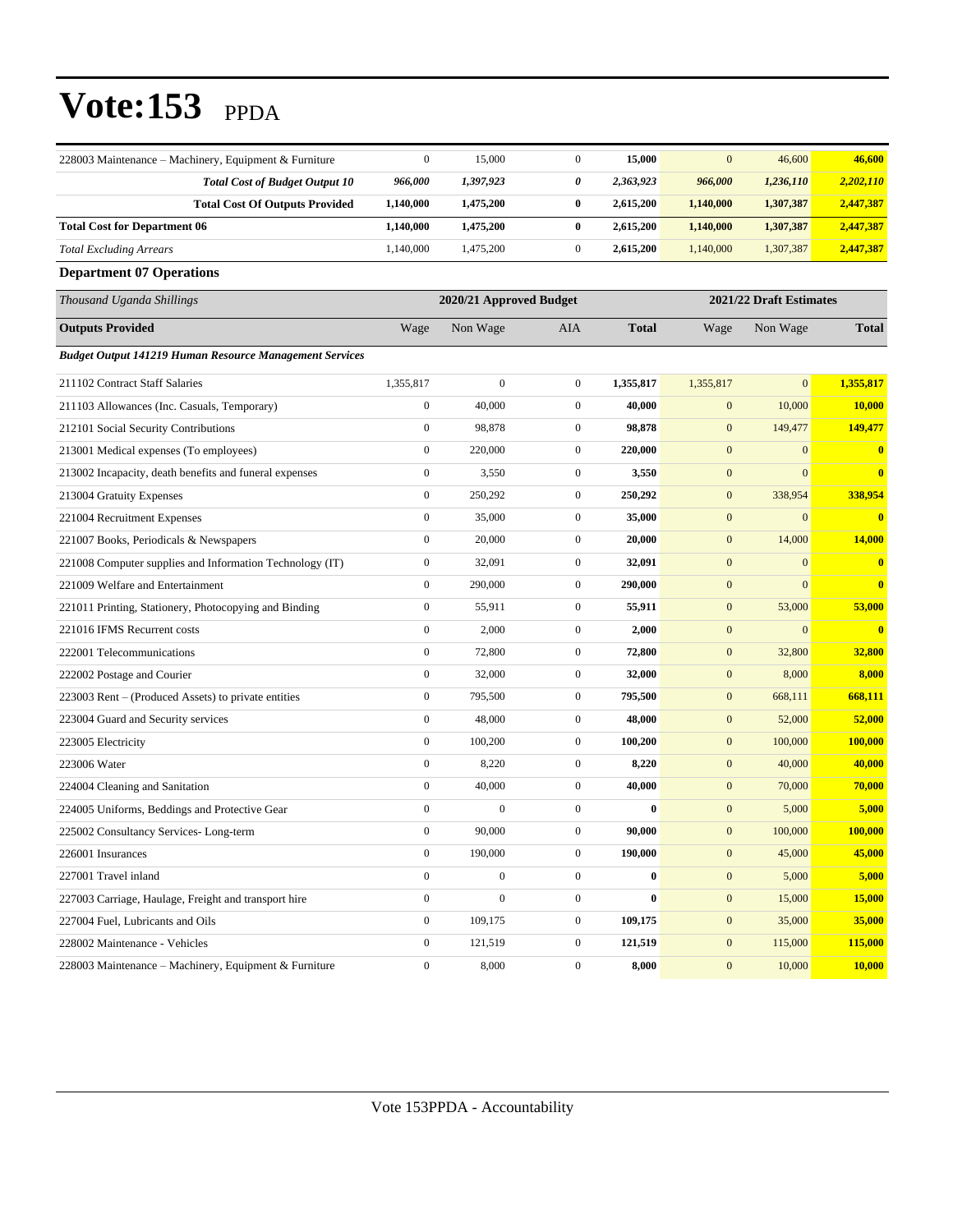| <b>Total Cost of Budget Output 19</b> | 1,355,817        | 2,663,135 | 0            | 4,018,952    | 1,355,817             | 1,866,342             | 3,222,159             |
|---------------------------------------|------------------|-----------|--------------|--------------|-----------------------|-----------------------|-----------------------|
| <b>Total Cost Of Outputs Provided</b> | 1,355,817        | 2,663,135 | $\bf{0}$     | 4,018,952    | 1,355,817             | 1,866,342             | 3,222,159             |
| <b>Arrears</b>                        | Wage             | Non Wage  | <b>AIA</b>   | <b>Total</b> | Wage                  | Non Wage              | <b>Total</b>          |
| <b>Budget Output 141299 Arrears</b>   |                  |           |              |              |                       |                       |                       |
| 321605 Domestic arrears (Budgeting)   | $\mathbf{0}$     | 29,705    | $\mathbf{0}$ | 29,705       | $\mathbf{0}$          | $\mathbf{0}$          | $\bf{0}$              |
| 321607 Utility arrears (Budgeting)    | $\boldsymbol{0}$ | 12,702    | $\mathbf{0}$ | 12,702       | $\mathbf{0}$          | $\mathbf{0}$          | $\bf{0}$              |
| <b>Total Cost of Budget Output 99</b> | 0                | 42,407    | 0            | 42,407       | $\boldsymbol{\theta}$ | $\boldsymbol{\theta}$ | $\boldsymbol{\theta}$ |
| <b>Total Cost Of Arrears</b>          | $\bf{0}$         | 42,407    | $\bf{0}$     | 42,407       | $\bf{0}$              | $\bf{0}$              | $\overline{0}$        |
| <b>Total Cost for Department 07</b>   | 1,355,817        | 2,705,542 | $\bf{0}$     | 4,061,359    | 1,355,817             | 1,866,342             | 3,222,159             |
| <b>Total Excluding Arrears</b>        | 1,355,817        | 2,663,135 | $\mathbf{0}$ | 4,018,952    | 1,355,817             | 1,866,342             | 3,222,159             |

|                                           | GoU       | <b>External Fin</b> | AIA | <b>Total</b> | GoU       | <b>External Fin</b> | <b>Total</b> |
|-------------------------------------------|-----------|---------------------|-----|--------------|-----------|---------------------|--------------|
| <b>Total Cost for Sub-SubProgramme 12</b> | 6,676,559 |                     |     | 6.676.559    | 5.669.546 | $\bf{0}$            | 5,669,546    |
| <b>Total Excluding Arrears</b>            | 6.634.153 |                     |     | 6.634.153    | 5,669,546 | 0                   | 5,669,546    |

*Sub-SubProgrammme 56 Regulation of the Procurement and Disposal System*

*Recurrent Budget Estimates*

#### **Department 02 Performance Monitoring**

| Thousand Uganda Shillings                                  |                | 2020/21 Approved Budget |                |              | 2021/22 Draft Estimates |                |              |
|------------------------------------------------------------|----------------|-------------------------|----------------|--------------|-------------------------|----------------|--------------|
| <b>Outputs Provided</b>                                    | Wage           | Non Wage                | <b>AIA</b>     | <b>Total</b> | Wage                    | Non Wage       | <b>Total</b> |
| <b>Budget Output 145606 Procurement and Disposal Audit</b> |                |                         |                |              |                         |                |              |
| 211102 Contract Staff Salaries                             | 1,864,975      | $\boldsymbol{0}$        | $\overline{0}$ | 1,864,975    | 1,864,975               | $\overline{0}$ | 1,864,975    |
| 212101 Social Security Contributions                       | $\overline{0}$ | 233,122                 | $\overline{0}$ | 233,122      | $\mathbf{0}$            | 213,122        | 213,122      |
| 213004 Gratuity Expenses                                   | $\overline{0}$ | 466,244                 | $\overline{0}$ | 466,244      | $\mathbf{0}$            | 466,244        | 466,244      |
| 221002 Workshops and Seminars                              | $\mathbf{0}$   | $\mathbf{0}$            | $\overline{0}$ | $\bf{0}$     | $\mathbf{0}$            | 22,450         | 22,450       |
| 221017 Subscriptions                                       | $\mathbf{0}$   | $\overline{0}$          | $\overline{0}$ | $\mathbf{0}$ | $\mathbf{0}$            | 10,000         | 10,000       |
| 223003 Rent – (Produced Assets) to private entities        | $\mathbf{0}$   | $\mathbf{0}$            | $\overline{0}$ | $\bf{0}$     | $\mathbf{0}$            | 67,200         | 67,200       |
| 227001 Travel inland                                       | $\mathbf{0}$   | 145,491                 | $\overline{0}$ | 145,491      | $\mathbf{0}$            | 23,666         | 23,666       |
| <b>Total Cost of Budget Output 06</b>                      | 1,864,975      | 844,856                 | 0              | 2,709,831    | 1,864,975               | 802,682        | 2,667,657    |
| <b>Budget Output 145616 Compliance Monitoring</b>          |                |                         |                |              |                         |                |              |
| 211102 Contract Staff Salaries                             | 333,600        | $\mathbf{0}$            | $\overline{0}$ | 333,600      | 333,600                 | $\overline{0}$ | 333,600      |
| 211103 Allowances (Inc. Casuals, Temporary)                | $\mathbf{0}$   | $\mathbf{0}$            | $\overline{0}$ | $\bf{0}$     | $\mathbf{0}$            | 1,200          | 1,200        |
| 212101 Social Security Contributions                       | $\mathbf{0}$   | 41,700                  | $\overline{0}$ | 41,700       | $\mathbf{0}$            | 41,700         | 41,700       |
| 213004 Gratuity Expenses                                   | $\mathbf{0}$   | 83,400                  | $\overline{0}$ | 83,400       | $\mathbf{0}$            | 83,400         | 83,400       |
| 221002 Workshops and Seminars                              | $\mathbf{0}$   | $\mathbf{0}$            | $\overline{0}$ | $\mathbf{0}$ | $\mathbf{0}$            | 9,950          | 9,950        |
| 221012 Small Office Equipment                              | $\mathbf{0}$   | $\mathbf{0}$            | $\overline{0}$ | $\bf{0}$     | $\mathbf{0}$            | 4,500          | 4,500        |
| 225001 Consultancy Services- Short term                    | $\mathbf{0}$   | 26,427                  | $\overline{0}$ | 26,427       | $\mathbf{0}$            | $\mathbf{0}$   | $\mathbf{0}$ |
| 226002 Licenses                                            | $\mathbf{0}$   | $\mathbf{0}$            | $\mathbf{0}$   | $\bf{0}$     | $\mathbf{0}$            | 15,000         | 15,000       |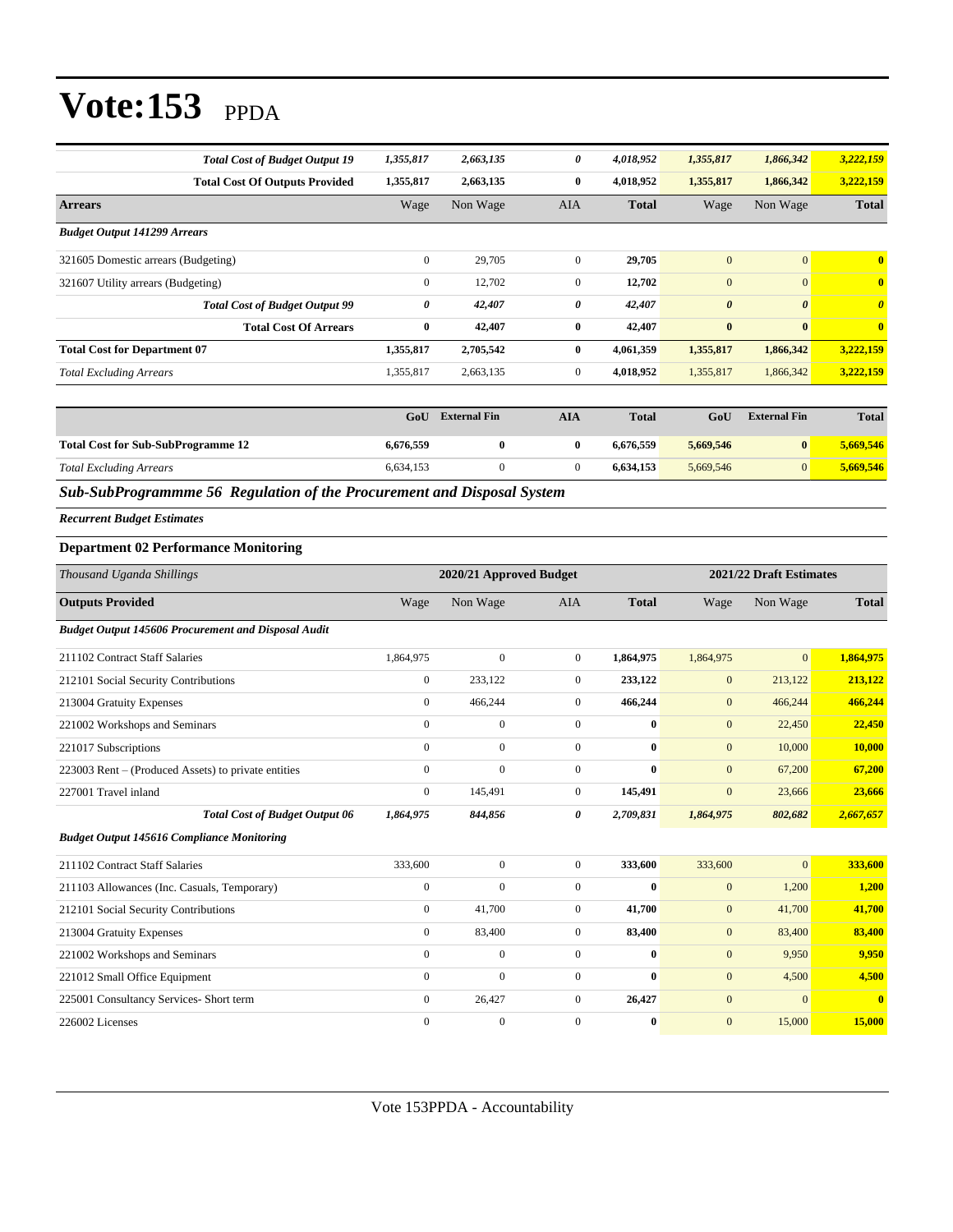| 227001 Travel inland                |                                       | 0         | 37,080    | 37,080    | $\mathbf{0}$ | 35,350  | 35,350    |
|-------------------------------------|---------------------------------------|-----------|-----------|-----------|--------------|---------|-----------|
|                                     | <b>Total Cost of Budget Output 16</b> | 333,600   | 188,607   | 522,207   | 333,600      | 191,100 | 524,700   |
|                                     | <b>Total Cost Of Outputs Provided</b> | 2,198,575 | 1,033,463 | 3.232,037 | 2,198,575    | 993,782 | 3,192,357 |
| <b>Total Cost for Department 02</b> |                                       | 2,198,575 | 1,033,463 | 3,232,037 | 2,198,575    | 993,782 | 3,192,357 |
| <b>Total Excluding Arrears</b>      |                                       | 2,198,575 | 1,033,463 | 3.232,037 | 2,198,575    | 993,782 | 3,192,357 |

**Department 03 Capacity Building and Advisory Services**

| Thousand Uganda Shillings                                  |                  | 2020/21 Approved Budget |                  |              | 2021/22 Draft Estimates |                |              |
|------------------------------------------------------------|------------------|-------------------------|------------------|--------------|-------------------------|----------------|--------------|
| <b>Outputs Provided</b>                                    | Wage             | Non Wage                | <b>AIA</b>       | <b>Total</b> | Wage                    | Non Wage       | <b>Total</b> |
| <b>Budget Output 145607 Capacity Building and Research</b> |                  |                         |                  |              |                         |                |              |
| 211102 Contract Staff Salaries                             | 939,600          | $\mathbf{0}$            | $\mathbf{0}$     | 939,600      | 939,600                 | $\overline{0}$ | 939,600      |
| 211103 Allowances (Inc. Casuals, Temporary)                | $\mathbf{0}$     | 18.050                  | $\mathbf{0}$     | 18,050       | $\mathbf{0}$            | 2,821          | 2,821        |
| 212101 Social Security Contributions                       | $\mathbf{0}$     | 117,450                 | $\mathbf{0}$     | 117,450      | $\mathbf{0}$            | 97,450         | 97,450       |
| 213004 Gratuity Expenses                                   | $\mathbf{0}$     | 234,900                 | $\mathbf{0}$     | 234,900      | $\mathbf{0}$            | 234,900        | 234,900      |
| 221002 Workshops and Seminars                              | $\boldsymbol{0}$ | 91,954                  | $\boldsymbol{0}$ | 91,954       | $\mathbf{0}$            | 97,590         | 97,590       |
| 221007 Books, Periodicals & Newspapers                     | $\boldsymbol{0}$ | $\boldsymbol{0}$        | $\mathbf{0}$     | $\bf{0}$     | $\mathbf{0}$            | 7,220          | 7,220        |
| 221011 Printing, Stationery, Photocopying and Binding      | $\mathbf{0}$     | $\boldsymbol{0}$        | $\mathbf{0}$     | $\bf{0}$     | $\mathbf{0}$            | 3,500          | 3,500        |
| 221017 Subscriptions                                       | $\mathbf{0}$     | $\boldsymbol{0}$        | $\mathbf{0}$     | $\bf{0}$     | $\mathbf{0}$            | 8,950          | 8,950        |
| 223003 Rent – (Produced Assets) to private entities        | $\mathbf{0}$     | $\overline{0}$          | $\mathbf{0}$     | $\mathbf{0}$ | $\mathbf{0}$            | 19,679         | 19,679       |
| 225001 Consultancy Services- Short term                    | $\mathbf{0}$     | 7,500                   | $\mathbf{0}$     | 7,500        | $\mathbf{0}$            | 16,500         | 16,500       |
| 227001 Travel inland                                       | $\mathbf{0}$     | 19,327                  | $\mathbf{0}$     | 19,327       | $\mathbf{0}$            | 26,520         | 26,520       |
| <b>Total Cost of Budget Output 07</b>                      | 939,600          | 489,181                 | 0                | 1,428,781    | 939,600                 | 515,130        | 1,454,730    |
| <b>Total Cost Of Outputs Provided</b>                      | 939,600          | 489,181                 | $\bf{0}$         | 1,428,781    | 939,600                 | 515,130        | 1,454,730    |
| <b>Total Cost for Department 03</b>                        | 939,600          | 489,181                 | $\bf{0}$         | 1,428,781    | 939,600                 | 515,130        | 1,454,730    |
| <b>Total Excluding Arrears</b>                             | 939,600          | 489,181                 | $\mathbf{0}$     | 1,428,781    | 939,600                 | 515,130        | 1,454,730    |

#### **Department 04 Legal and Investigations**

| Thousand Uganda Shillings                                     |                  | 2020/21 Approved Budget |                |              | 2021/22 Draft Estimates |                 |              |  |
|---------------------------------------------------------------|------------------|-------------------------|----------------|--------------|-------------------------|-----------------|--------------|--|
| <b>Outputs Provided</b>                                       | Wage             | Non Wage                | <b>AIA</b>     | <b>Total</b> | Wage                    | Non Wage        | <b>Total</b> |  |
| <b>Budget Output 145608 Legal Services and Investigations</b> |                  |                         |                |              |                         |                 |              |  |
| 211102 Contract Staff Salaries                                | 507,600          | $\Omega$                | $\mathbf{0}$   | 507,600      | 507,600                 | $\vert 0 \vert$ | 507,600      |  |
| 212101 Social Security Contributions                          | $\boldsymbol{0}$ | 63,450                  | $\mathbf{0}$   | 63,450       | $\mathbf{0}$            | $\overline{0}$  | $\mathbf{0}$ |  |
| 212201 Social Security Contributions                          | $\mathbf{0}$     | $\mathbf{0}$            | $\overline{0}$ | $\bf{0}$     | $\mathbf{0}$            | 43,450          | 43,450       |  |
| 213004 Gratuity Expenses                                      | $\mathbf{0}$     | 126,900                 | $\mathbf{0}$   | 126,900      | $\mathbf{0}$            | 126,900         | 126,900      |  |
| 221006 Commissions and related charges                        | $\mathbf{0}$     | 2,000                   | $\mathbf{0}$   | 2,000        | $\mathbf{0}$            | 5,000           | 5,000        |  |
| 224005 Uniforms, Beddings and Protective Gear                 | $\mathbf{0}$     | $\mathbf{0}$            | $\mathbf{0}$   | $\mathbf{0}$ | $\mathbf{0}$            | 1,550           | 1,550        |  |
| 227001 Travel inland                                          | $\mathbf{0}$     | 40,000                  | $\Omega$       | 40,000       | $\mathbf{0}$            | 40,000          | 40,000       |  |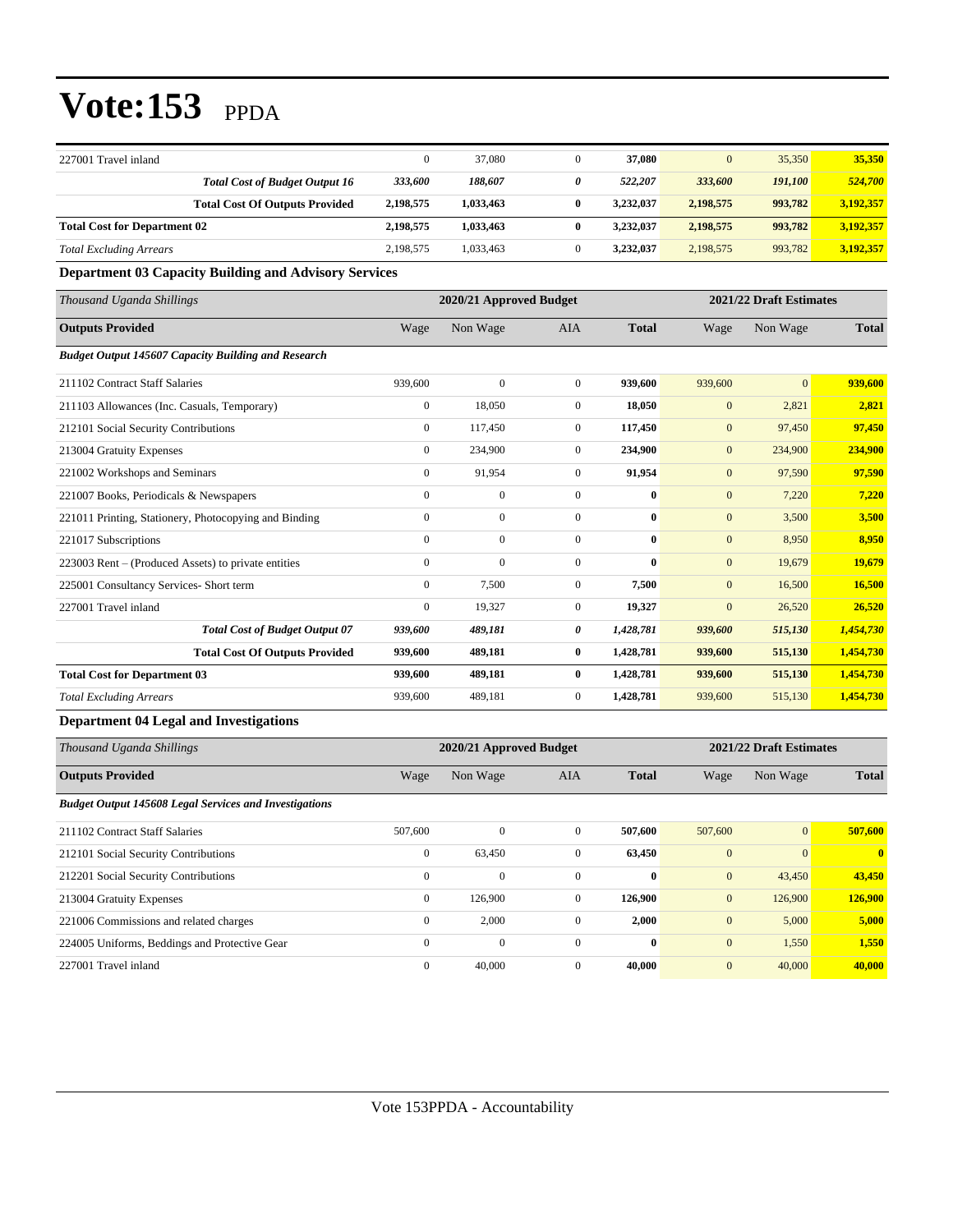| 282105 Court Awards                                                  | $\mathbf{0}$            | 1.000          | $\overline{0}$ | 1.000                   | $\Omega$       | $\overline{0}$ | $\mathbf{0}$            |
|----------------------------------------------------------------------|-------------------------|----------------|----------------|-------------------------|----------------|----------------|-------------------------|
| <b>Total Cost of Budget Output 08</b>                                | 507,600                 | 233,350        | 0              | 740,950                 | 507,600        | 216,900        | 724,500                 |
| <b>Budget Output 145609 Procurement Complaints</b>                   |                         |                |                |                         |                |                |                         |
| 211102 Contract Staff Salaries                                       | 408,000                 | $\overline{0}$ | $\overline{0}$ | 408,000                 | 408,000        | $\overline{0}$ | 408,000                 |
| 211103 Allowances (Inc. Casuals, Temporary)                          | $\boldsymbol{0}$        | 57,510         | $\overline{0}$ | 57,510                  | $\mathbf{0}$   | $\mathbf{0}$   | $\overline{\mathbf{0}}$ |
| 212101 Social Security Contributions                                 | $\boldsymbol{0}$        | 51,000         | $\overline{0}$ | 51,000                  | $\mathbf{0}$   | 51,000         | 51,000                  |
| 213004 Gratuity Expenses                                             | $\Omega$                | 102,000        | $\overline{0}$ | 102,000                 | $\mathbf{0}$   | 102,000        | 102,000                 |
| 223003 Rent – (Produced Assets) to private entities                  | $\overline{0}$          | $\overline{0}$ | $\overline{0}$ | $\bf{0}$                | $\overline{0}$ | 40,510         | 40,510                  |
| <b>Total Cost of Budget Output 09</b>                                | 408,000                 | 210,510        | 0              | 618,510                 | 408,000        | 193,510        | 601,510                 |
| <b>Total Cost Of Outputs Provided</b>                                | 915,600                 | 443,860        | $\bf{0}$       | 1,359,460               | 915,600        | 410,410        | 1,326,010               |
| <b>Total Cost for Department 04</b>                                  | 915,600                 | 443,860        | $\bf{0}$       | 1,359,460               | 915,600        | 410,410        | 1,326,010               |
| <b>Total Excluding Arrears</b>                                       | 915,600                 | 443,860        | $\overline{0}$ | 1,359,460               | 915,600        | 410,410        | 1,326,010               |
| <b>Department 05 E-Government</b>                                    |                         |                |                |                         |                |                |                         |
| Thousand Uganda Shillings                                            | 2020/21 Approved Budget |                |                | 2021/22 Draft Estimates |                |                |                         |
| <b>Outputs Provided</b>                                              | Wage                    | Non Wage       | <b>AIA</b>     | <b>Total</b>            | Wage           | Non Wage       | <b>Total</b>            |
| Budget Output 145610 E-Government procurement system management unit |                         |                |                |                         |                |                |                         |
| 211102 Contract Staff Salaries                                       | 419,000                 | $\overline{0}$ | $\overline{0}$ | 419,000                 | 419,000        | $\overline{0}$ | 419,000                 |
| 211103 Allowances (Inc. Casuals, Temporary)                          | $\overline{0}$          | 44,000         | $\overline{0}$ | 44,000                  | $\overline{0}$ | $\overline{0}$ | $\overline{\mathbf{0}}$ |
| 212101 Social Security Contributions                                 | $\boldsymbol{0}$        | 52,375         | $\overline{0}$ | 52,375                  | $\mathbf{0}$   | 52,375         | 52,375                  |
| 213004 Gratuity Expenses                                             | $\boldsymbol{0}$        | 104,750        | $\overline{0}$ | 104,750                 | $\mathbf{0}$   | 104,750        | 104,750                 |
| 221001 Advertising and Public Relations                              | $\boldsymbol{0}$        | 209,503        | $\overline{0}$ | 209,503                 | $\mathbf{0}$   | $\mathbf{0}$   | $\overline{\mathbf{0}}$ |
| 221002 Workshops and Seminars                                        | $\overline{0}$          | 309,000        | $\overline{0}$ | 309,000                 | $\overline{0}$ | $\overline{0}$ | $\overline{\mathbf{0}}$ |
| 221009 Welfare and Entertainment                                     | $\mathbf{0}$            | 6,000          | $\overline{0}$ | 6,000                   | $\mathbf{0}$   | $\overline{0}$ | $\mathbf{0}$            |
| 225002 Consultancy Services-Long-term                                | $\overline{0}$          | $\theta$       | $\overline{0}$ | $\bf{0}$                | $\overline{0}$ | 70,000         | 70,000                  |
| <b>Total Cost of Budget Output 10</b>                                | 419,000                 | 725,628        | 0              | 1,144,628               | 419,000        | 227,125        | 646,125                 |
| <b>Total Cost Of Outputs Provided</b>                                | 419,000                 | 725,628        | $\bf{0}$       | 1,144,628               | 419,000        | 227,125        | 646,125                 |
| <b>Total Cost for Department 05</b>                                  | 419,000                 | 725,628        | $\bf{0}$       | 1,144,628               | 419,000        | 227,125        | 646,125                 |
| <b>Total Excluding Arrears</b>                                       | 419,000                 | 725,628        | $\overline{0}$ | 1,144,628               | 419,000        | 227,125        | 646,125                 |
| <b>Development Budget Estimates</b>                                  |                         |                |                |                         |                |                |                         |

### **Project 1621 Retooling of Public Procurement and Disposal of Public Assets Authority**

| 2020/21 Approved Budget                                                            |                            |                               |            | 2021/22 Draft Estimates |                       |                               |  |  |  |  |
|------------------------------------------------------------------------------------|----------------------------|-------------------------------|------------|-------------------------|-----------------------|-------------------------------|--|--|--|--|
|                                                                                    | <b>AIA</b><br><b>Total</b> |                               |            | <b>Total</b>            |                       |                               |  |  |  |  |
| <b>Budget Output 145672 Government Buildings and Administrative Infrastructure</b> |                            |                               |            |                         |                       |                               |  |  |  |  |
| 569,000                                                                            | $\mathbf{0}$               | $\mathbf{0}$                  | 569,000    | 396,000                 | $\mathbf{0}$          | 396,000                       |  |  |  |  |
| 10.171.800                                                                         | $\mathbf{0}$               | $\mathbf{0}$                  | 10.171.800 | 9,974,800               | $\mathbf{0}$          | 9,974,800                     |  |  |  |  |
| 10,740,800                                                                         | $\boldsymbol{\theta}$      | 0                             | 10,740,800 | 10,370,800              | $\boldsymbol{\theta}$ | 10,370,800                    |  |  |  |  |
| Budget Output 145676 Purchase of Office and ICT Equipment, including Software      |                            |                               |            |                         |                       |                               |  |  |  |  |
| 223,200                                                                            | $\mathbf{0}$               | $\mathbf{0}$                  | 223,200    | $\mathbf{0}$            | $\overline{0}$        | $\bf{0}$                      |  |  |  |  |
|                                                                                    |                            | <b>GoU Dev't External Fin</b> |            |                         |                       | <b>GoU</b> Dev't External Fin |  |  |  |  |